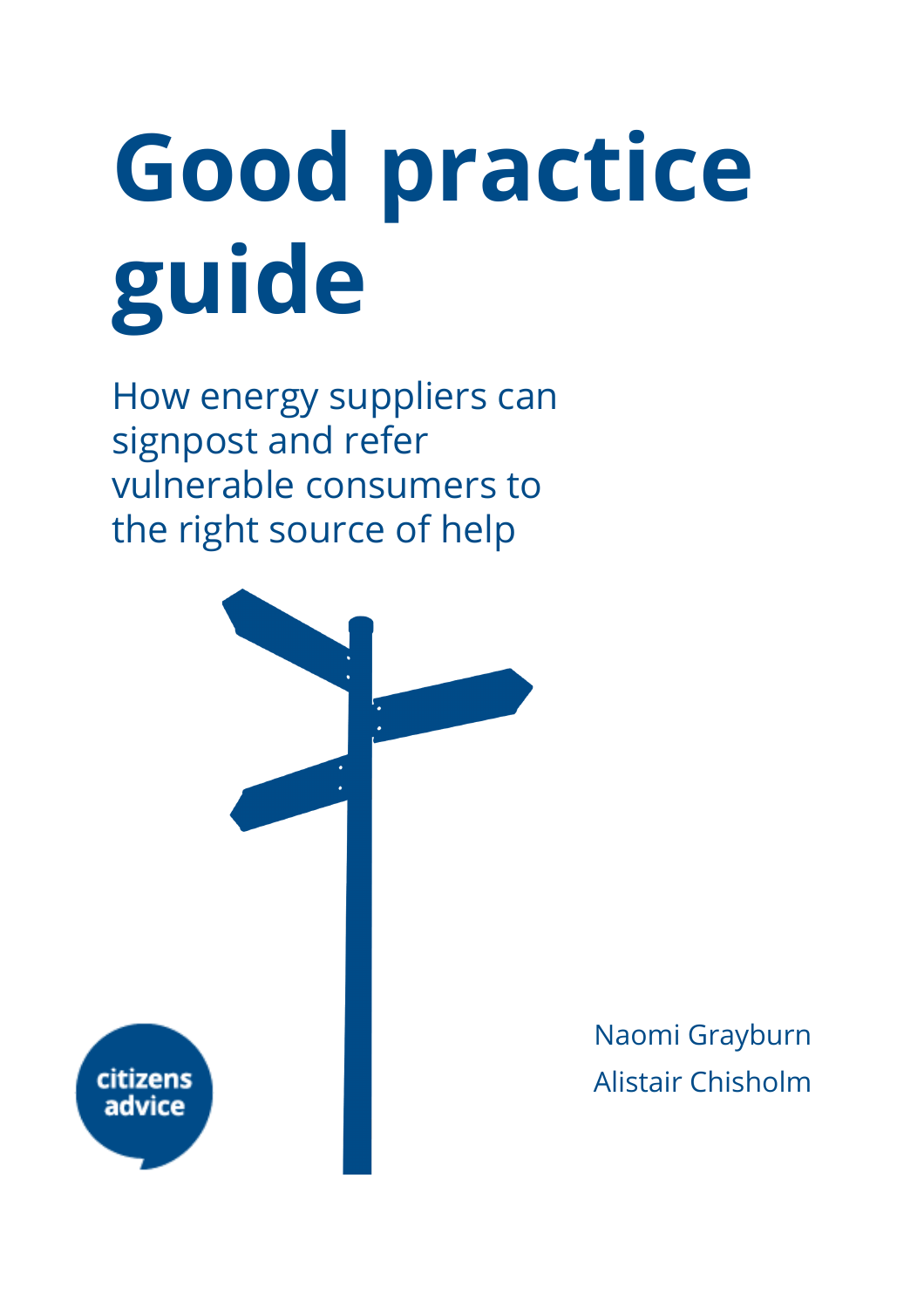## **Contents**

| Summary                                                 |     |
|---------------------------------------------------------|-----|
| <b>Recommendations</b>                                  | З   |
| 1 Agree a company policy                                | 3   |
| 2 Set up clear options to a range of organisations      | 4   |
| 3 Be consistent in offering additional help             |     |
| 4 Allow consumers to access services on their own terms | 8   |
| 5 Empower customer facing staff                         | 9   |
| 6 Build relationships with referral partners            | 12. |

#### **[Conclusion](#page-13-0) 13**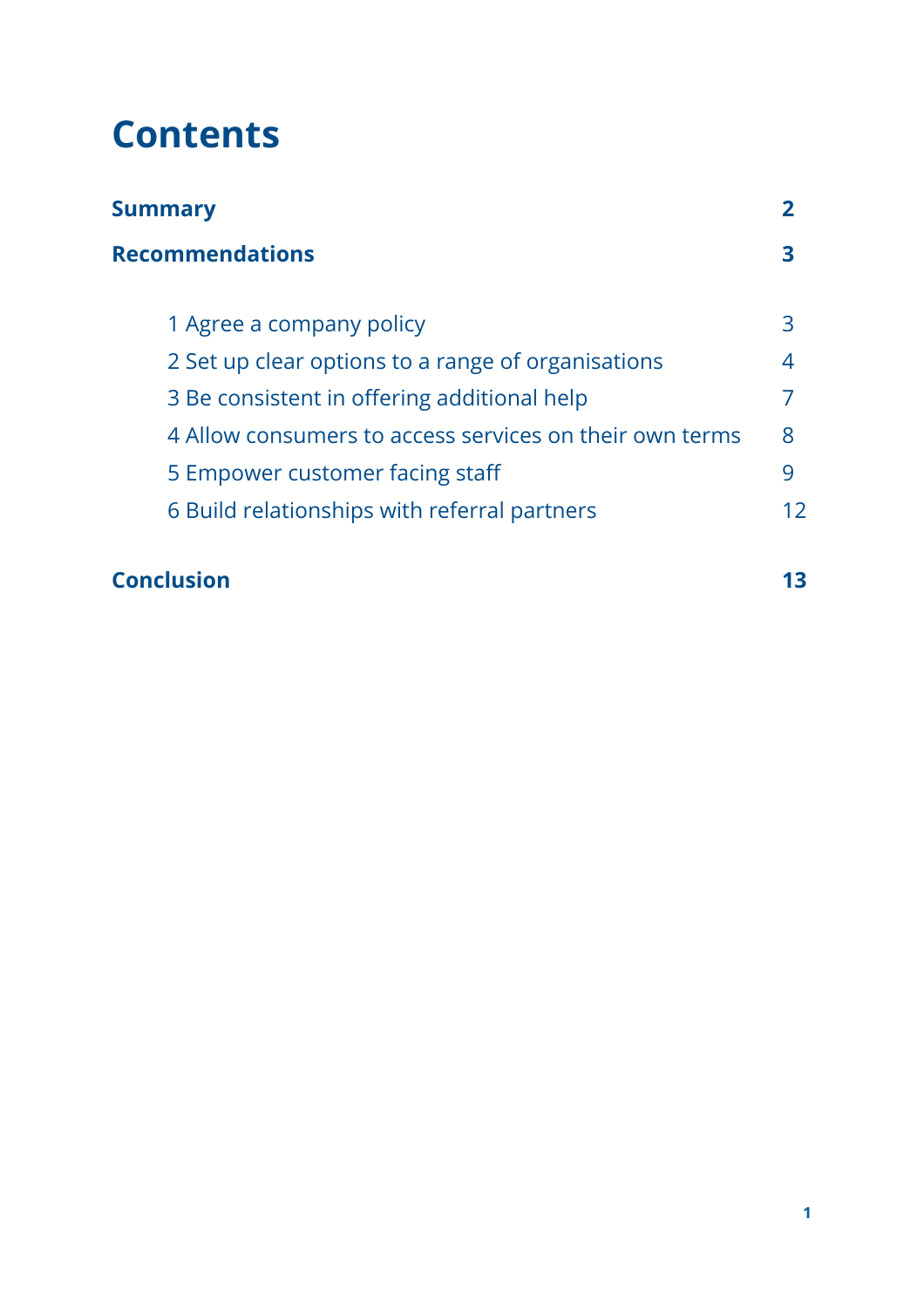## <span id="page-2-0"></span>Summary

Fewer than 1 in 4 consumers believe that their energy supplier has ever offered them help and support. And fewer than 1 in 10 recall being signposted or referred to a third party organisation. 1

It is widely recognised that energy suppliers need to work effectively with charities and third sector organisations in order to support consumers who are in vulnerable situations. A key part of this is knowing how to signpost and refer consumers to the right source of help.

We set out to understand how energy suppliers approach this currently, to identify good practice, and to share learning in a way that was accessible, particularly for new market entrants.

In September and October 2016 we carried out in-depth interviews with 15 energy suppliers, a debt collector and a trust fund administrator. We also consulted Citizens Advice Plymouth and the Extra Help Unit. 2

#### Recommendations

Our analysis led us to the following recommendations. Energy suppliers should:

- 1. Agree a company policy for signposting and referring vulnerable consumers to third parties
- 2. Set up clear signposting and referral options to a range of organisations
- 3. Be consistent in offering additional help
- 4. Allow consumers to access services on their own terms and provide support when needed
- 5. Empower customer facing staff to make good referrals
- 6. Build relationships with referral partners and learn from each other

<sup>&</sup>lt;sup>1</sup> GfK Consumer Panel ad hoc data (October 2016), sample size of 8275 respondents, weighted to represent 16+ GB population

<sup>2</sup> cas.org.uk/about-us/consumer-advice/extra-help-unit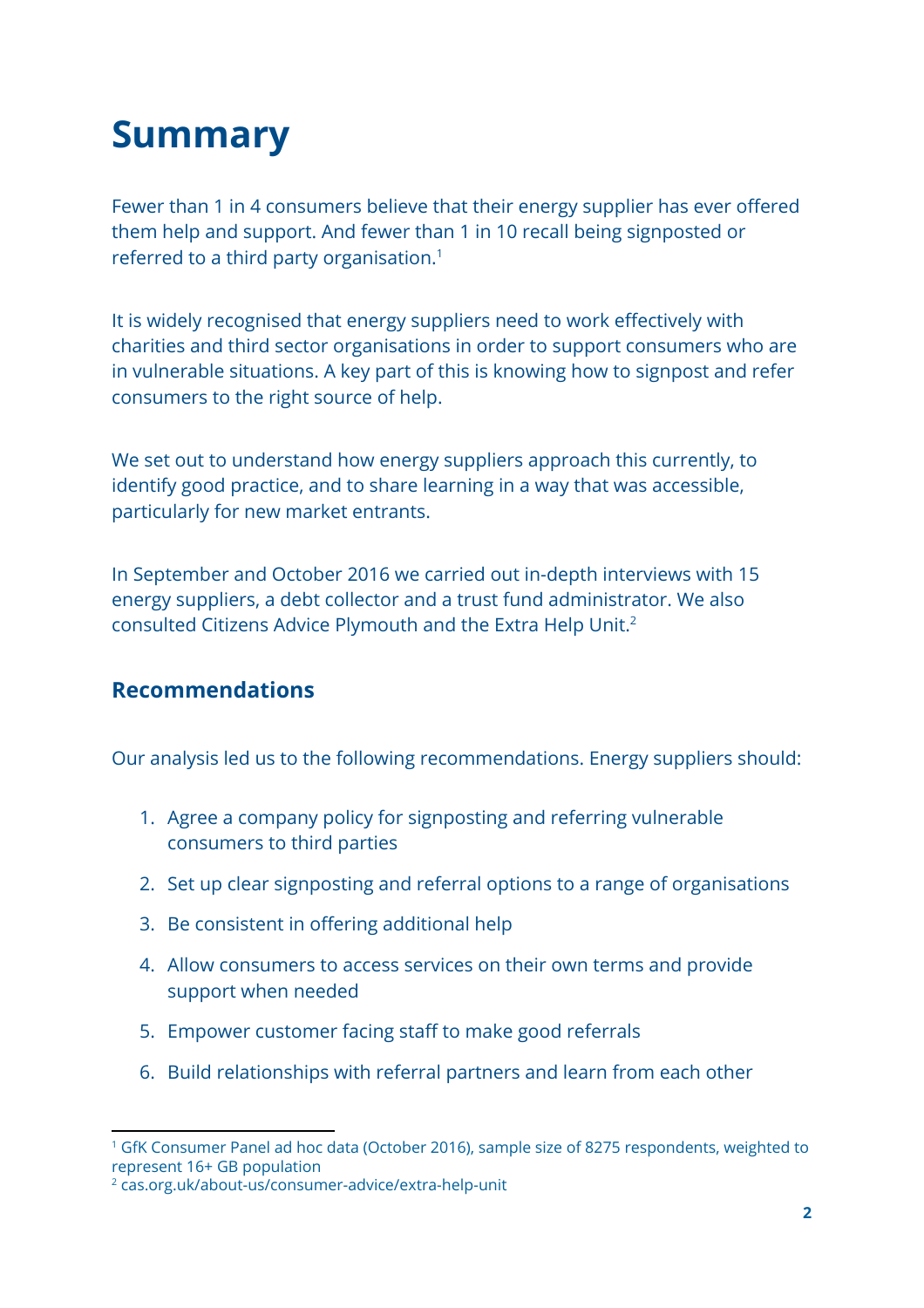## <span id="page-3-0"></span>1. Agree a company policy for signposting and referring vulnerable consumers to third parties

In August 2016, the regulator set out its intention to introduce a 'vulnerability principle' into the supply licence.<sup>3</sup> According to this, suppliers will be expected to:

"demonstrate better identification of vulnerability and to respond to consumers in a way that takes into account their individual needs and circumstances."

Some consumers may need independent advice or help with a matter that their energy supplier can't deal with. These problems can impact on the consumer's ability to manage or pay their energy bills, as well as to engage effectively with their supplier. It could include, for example, complex debt problems, mental health problems or insecure employment. Third parties, such as advice agencies and specialist charities, can help to explore the root of the problem and find sustainable solutions, taking into account the consumer's whole situation.

Suppliers therefore need to signpost or refer vulnerable consumers to third parties where appropriate. This should complement the help and support that is provided in-house.

#### Suppliers should do what they can to help and support consumers themselves while recognising when a third party is better placed.

There are many ways that suppliers can help and support consumers in vulnerable situations in-house, including:

- cheapest tariff checks
- voluntarily billing customers on cheaper tariff rates
- discretionary prepayment top ups<sup>4</sup>
- flexible support with managing debts

<sup>&</sup>lt;sup>3</sup> Ofgem, Future of retail market [regulation:](https://www.ofgem.gov.uk/system/files/docs/2016/08/frr_working_paper_on_broad_principles_-_final.pdf) working paper on broad principles, 18 August 2016 <sup>4</sup> Citizens Advice, Staying [Connected](https://www.citizensadvice.org.uk/Global/CitizensAdvice/Energy/Energy%20Consultation%20responses/Staying%20Connected.pdf) and [supplier](https://www.citizensadvice.org.uk/Global/CitizensAdvice/Energy/Energy%20Consultation%20responses/Self-disconnection%20supplier%20good%20practice%20April%202016.pdf) good practice guide, 11 April 2016.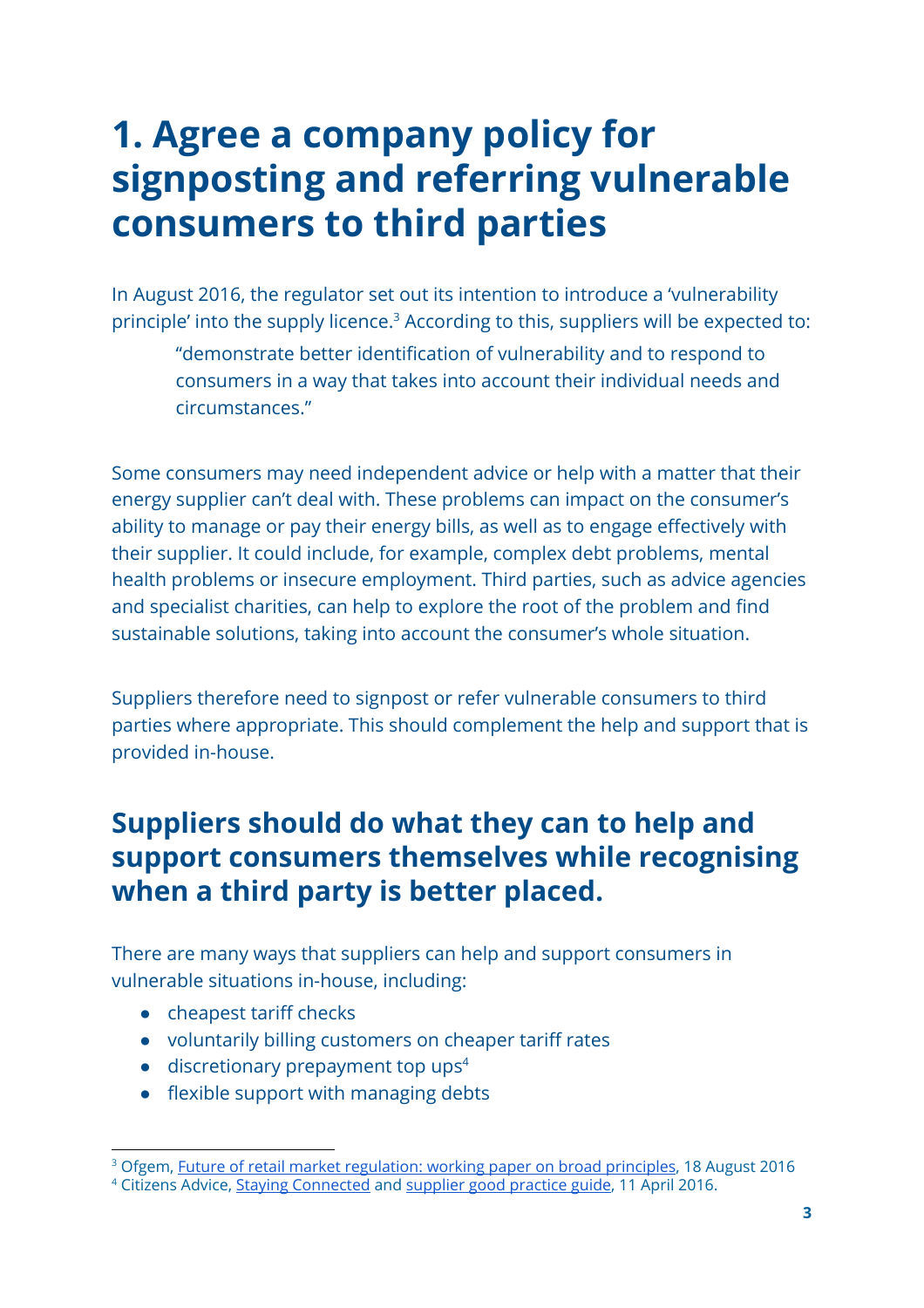- debt and hardship relief<sup>5</sup>
- priority services
- Warm Home Discount
- ECO and other energy efficiency schemes

Providing support in-house can help to build and maintain a good relationship with customers. It can simplify the customer journey and ensure problems are resolved quickly.

However, where needed, suppliers should help customers to identify and access the advice and support that is provided by third parties. In addition, some suppliers promote or deliver some of their own support services in partnership with third parties - most notably, hardship and trust funds.

Referral partnerships work well when they have support from leaders at all levels, are woven into strategy and operations, and are used and valued in many parts of the organisation. There are many ways that suppliers can build systems that help their staff to promote work with third parties. We discuss some of these in our other recommendations below - training, IT, sharing successes and good practice can all help.

## <span id="page-4-0"></span>2. Set up clear signposting and referral options to a range of organisations

Suppliers should make sure their referral partners can collectively meet the needs of vulnerable customers. Consideration should also be given to how different referral partners relate to each other, to avoid duplication and simplify the customer journey where possible. For example, suppliers might refer customers directly to an income maximisation service, or they might refer customers to a debt advice provider who can make an onward referral if needed.

<sup>5</sup> Citizens Advice, Welfare reform and [essential](https://www.citizensadvice.org.uk/Global/CitizensAdvice/welfare%20publications/Welfare%20Reform%20and%20Essential%20Bills%20final%20report.pdf) bills, 13 July 2016.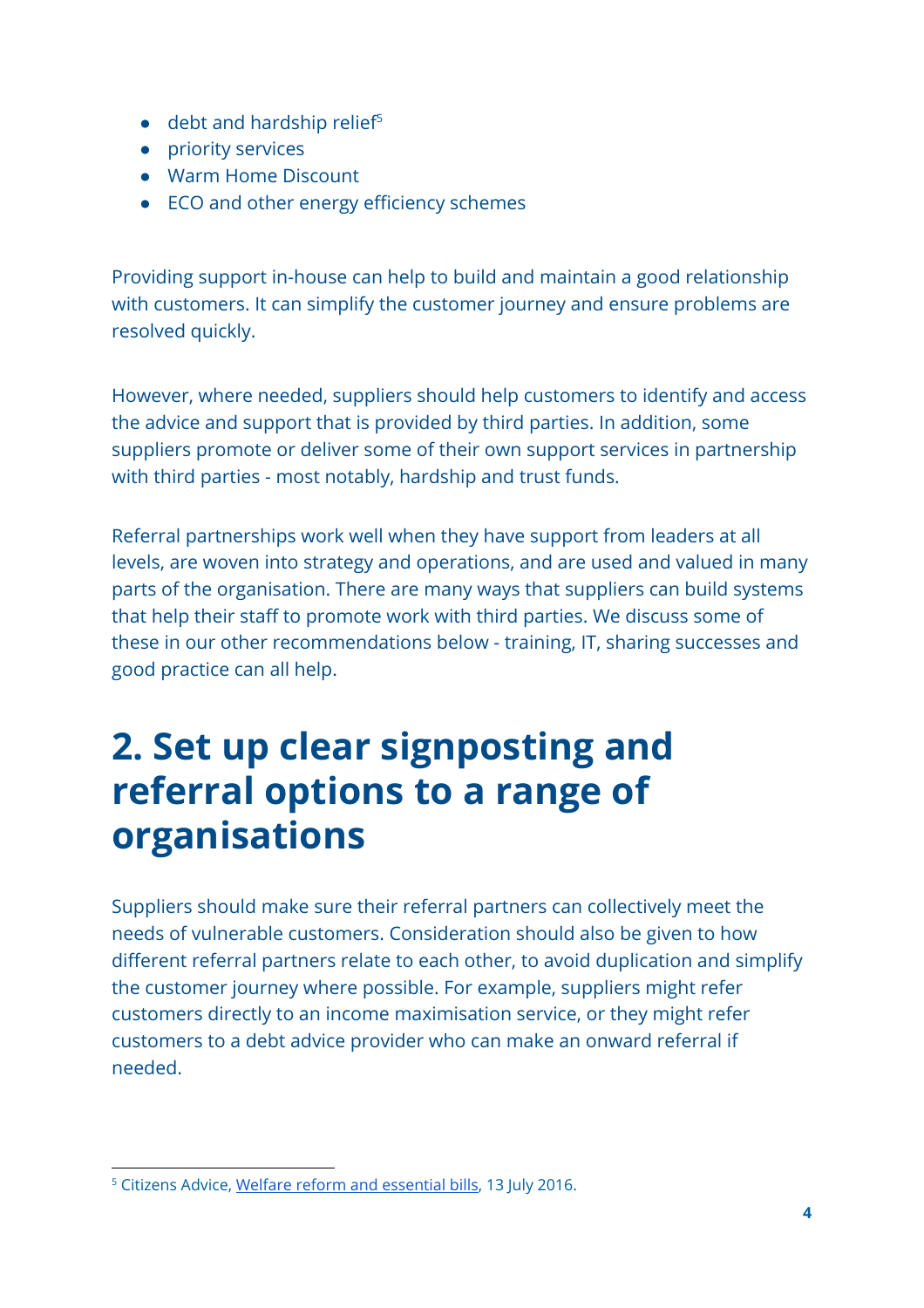Ofgem also requires domestic suppliers to signpost customers to the Citizens Advice consumer service and Ombudsman Services: Energy. For more information about this, see our recent complaints signposting audit. 6

Below we discuss some of the key types of signposting and referrals for vulnerable consumers.

#### Consumers in financial difficulty should be offered independent advice to help resolve their money problems.

This could include:

- reaching an appropriate solution to manage their debt(s)
- maximising their income
- $\bullet$  support with managing their financial affairs<sup>7</sup>
- resolving problems with their welfare benefits

The appropriate solution for each customer will depend on their individual circumstances. It could involve setting up an affordable debt management plan, applying to an energy supplier's trust fund or applying for a debt relief order. Suppliers are not always best placed to decide which option is most appropriate for the consumer. They should therefore signpost or refer consumers to organisations that can offer an independent diagnosis.

For example, some suppliers incentivise consumers to take up debt advice by mentioning the possibility of debt relief via their trust fund. While this can be an effective way of getting some consumers to the right source of help, it risks leaving other consumers stranded if expectations are not managed. It is better instead to refer consumers to an independent debt advice agency who can help them explore the possibility of applying for debt relief alongside other options.

<sup>6</sup> Citizens Advice, Complaints [Signposting](https://www.citizensadvice.org.uk/Global/CitizensAdvice/Energy/Energy%20Consultation%20responses/ComplaintsSignpostingAuditreport%20(2).pdf) Audit, 21 December 2016.

<sup>7</sup> The Citizens Advice Financial Capability Areas were developed in line with the MAS UK Financial Capability Strategy Adult Outcomes Framework. They are: keeping track of money, controlled spending, having enough money to live on, planning ahead with money, looking for the best deals and staying informed about money services.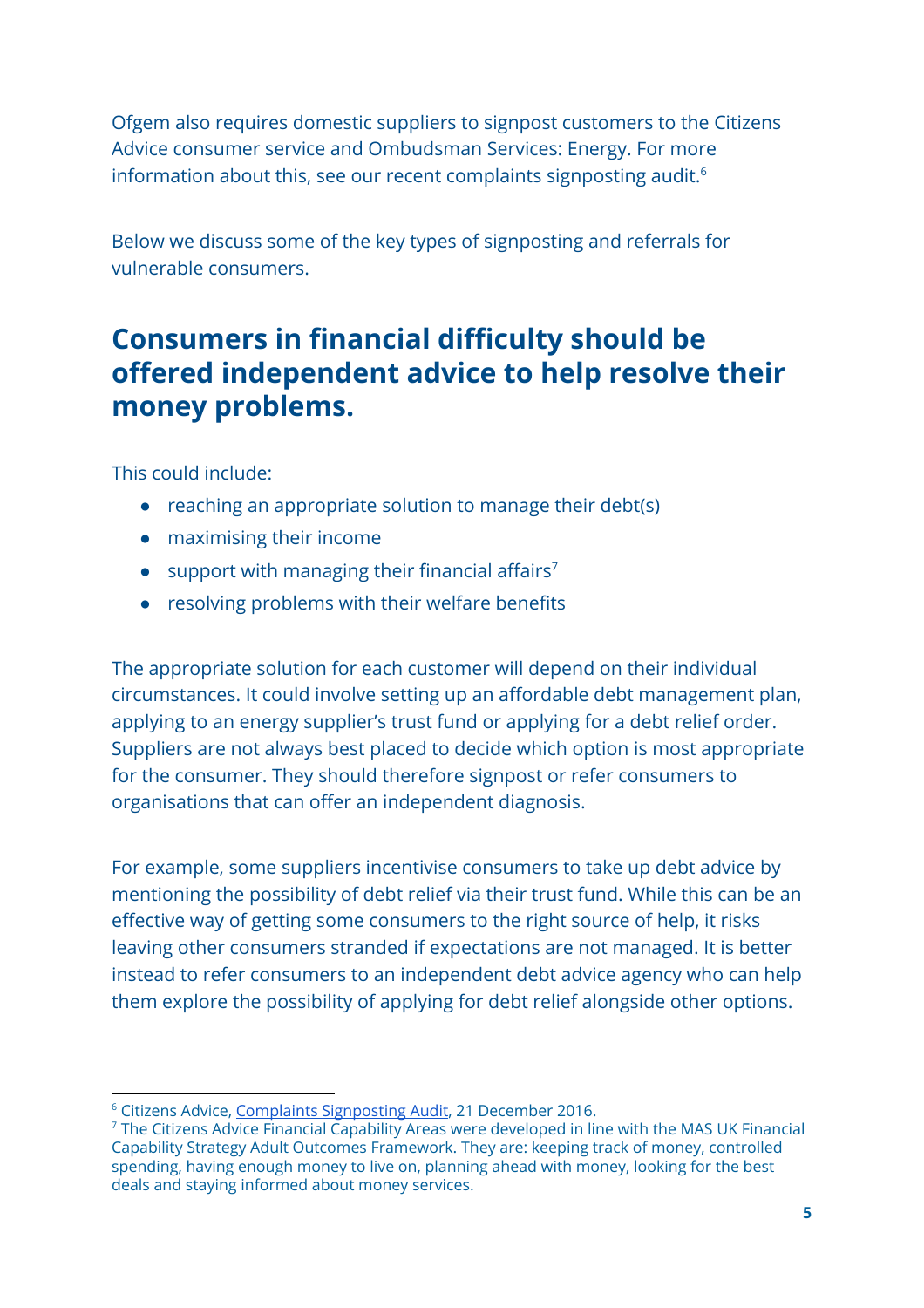

One large supplier has trialled different ways to promote their trust fund alongside debt advice. Their debt letters advise customers: if you are having difficulty paying, our referral partner can provide debt advice and income and expenditure assessments, and may also be able to help you with your application to our trust fund.

#### Consumers who are struggling to meet the cost of energy may benefit from energy efficiency advice.

This could include:

- tips on how to save energy around the home
- help accessing energy efficiency schemes
- home energy efficiency visits

Suppliers can take a variety of approaches to providing energy efficiency advice either in-house or through outsourced partners. For some suppliers, it is an integral part of the support they offer to customers in financial difficulty. For others (often those with a large smart prepayment base) it is an integral part of their service offering to all customers.

Several suppliers have worked with NEA to deliver energy efficiency training to their frontline. This ensures that agents are properly qualified to deliver advice for example, they do not encourage low users to cut back too far. Other suppliers have referral partnerships with specialist organisations who can deliver advice over the phone or in the consumer's home.

#### Consumers may need assistance accessing a food bank.

Some consumers are in a position where they cannot afford sufficient food or fuel.<sup>8</sup> If suppliers identify that a customer is vulnerable because they do not have enough food, they should signpost to a local advice agency (such as Citizens Advice) who can help the customer access local food bank assistance.

<sup>8</sup> Evidence shows a clear link between being able to afford sufficient food and fuel. See Hannah Lambie-Mumford et al., Heat or eat: food and [austerity](http://2plqyp1e0nbi44cllfr7pbor.wpengine.netdna-cdn.com/files/2013/01/Heat-or-Eat-with-Annexes.pdf) in rural England, August 2015.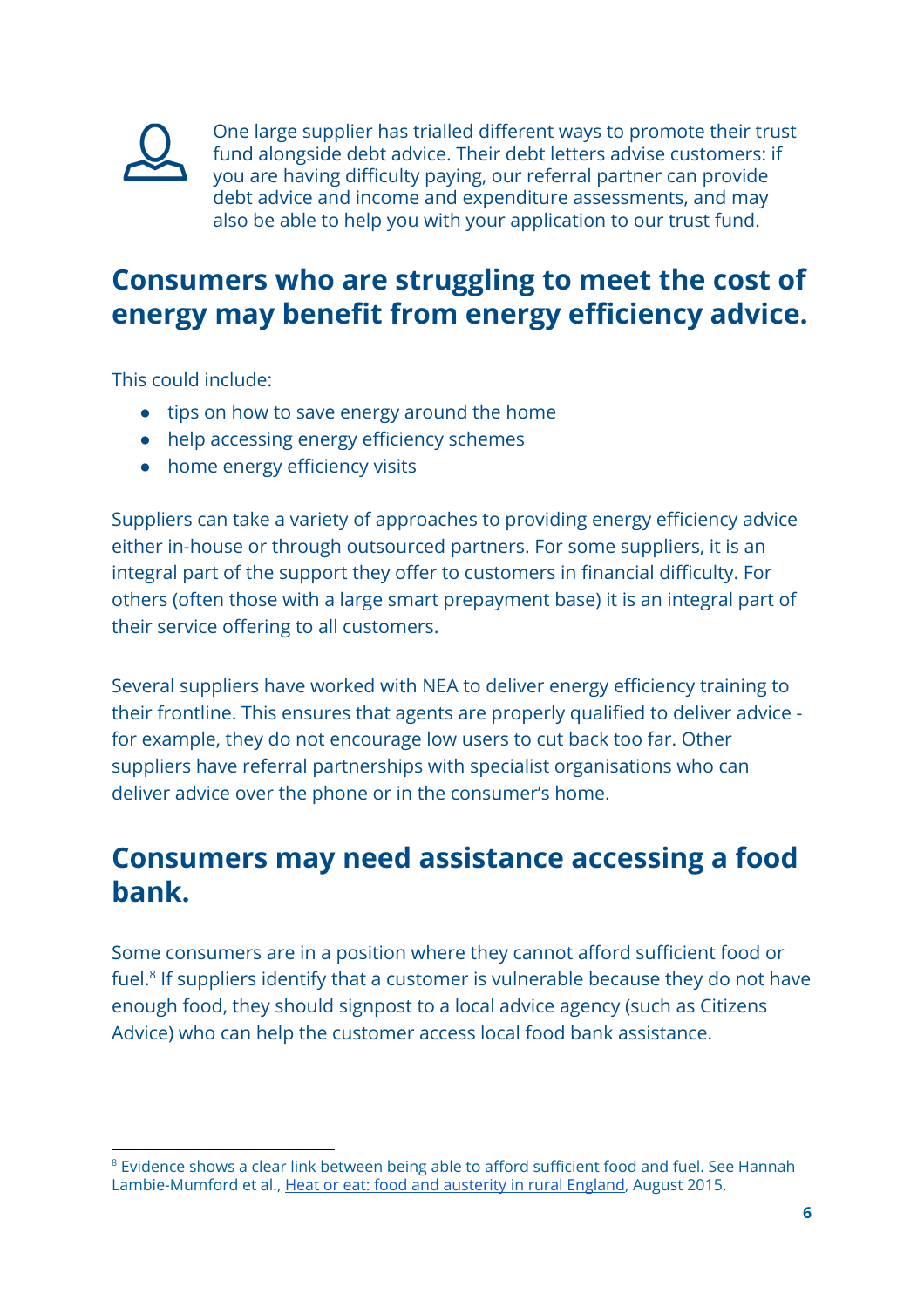#### Suppliers should have a process that staff can use if they believe anyone in the household is at serious risk of harm.

Possible scenarios include consumers who are threatening to self harm or those who are experiencing domestic abuse.

Suppliers should develop guidance on when the police should be contacted, who should do this and when staff should dial 999. Other organisations that may be appropriate to signpost or refer consumers to include social services and the Samaritans.

For more information on how creditors can help challenge financial abuse, see our recent report and guidance. 9

## <span id="page-7-0"></span>3. Be consistent in offering additional help

Some suppliers find it challenging to engage customers with offers of help, particularly around debt and financial support. Others are anxious about offering help to customers who do not want or need it, in case this provokes a negative reaction. An important way of addressing this is to normalise third party services, both with customers and frontline staff.

#### By delivering a consistent message in the right way, consumers are more likely to take up offers of help when they need and want it.

Suppliers should endeavour to make all customers aware of third parties that can offer additional help and support should they need it.

The help available from third parties should be promoted consistently across all communication channels, such as letters, telephone and the supplier's website.

<sup>9</sup> Citizens Advice, [Addressing](https://www.citizensadvice.org.uk/Global/CitizensAdvice/Debt%20and%20Money%20Publications/Addressing%20Financial%20Abuse%20-%20AFD%20report.pdf) Financial Abuse, 25 April 2016.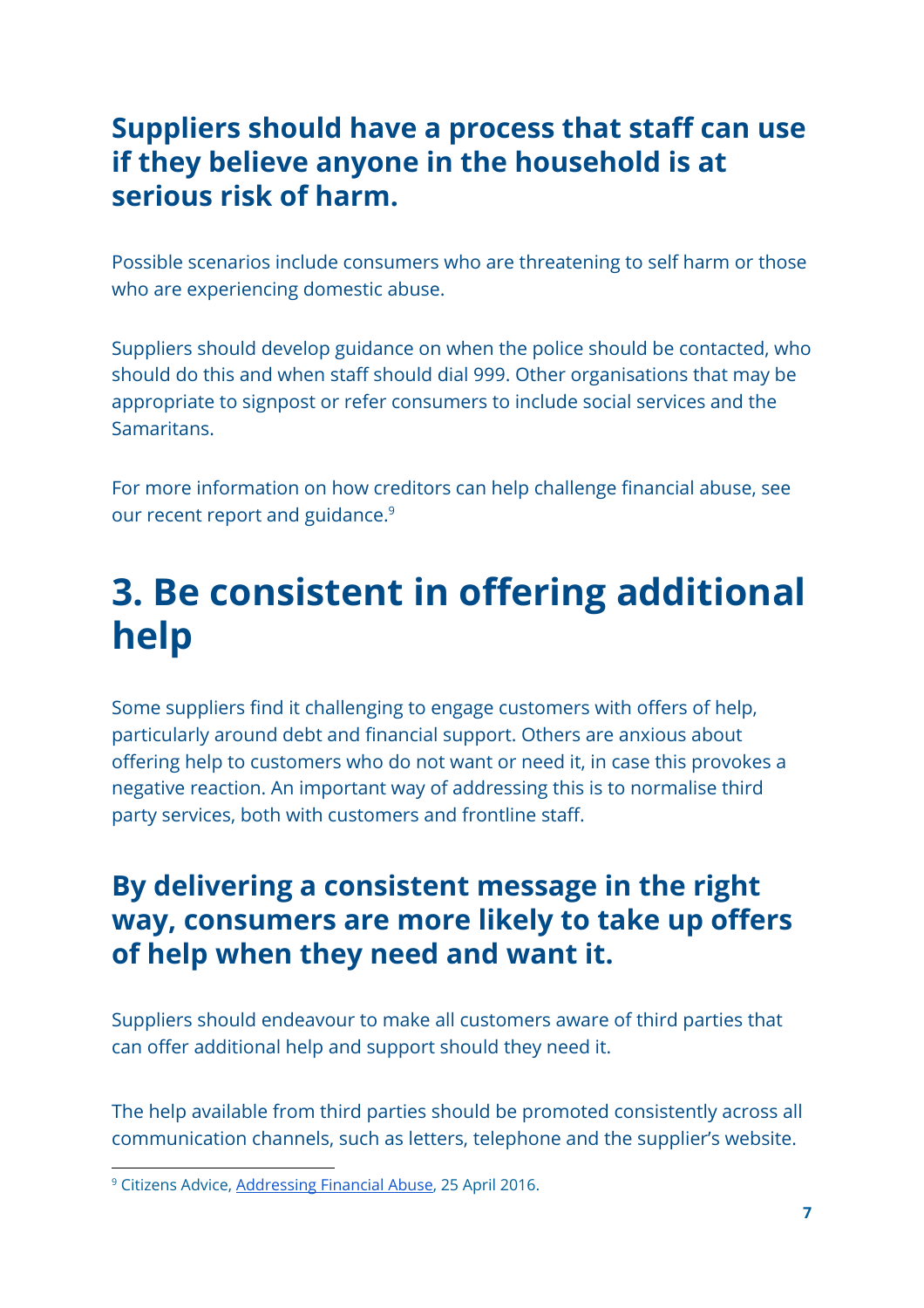Suppliers should also make sure they meet the needs of customers with different communication skills, such as poor language skills or cognitive impairments, by adapting their communication approaches.

The message that help is available should be clear at all points of the customer journey, from point of acquisition through all customer service interactions, and at all stages of the debt path. This helps to normalise the offer, avoiding the perception that help is only available in special circumstances.

All customer facing staff should promote third party services, rather than only certain teams or departments. Section 5 below gives more detail on how to help staff do this. Specialist teams may have greater capability for making referrals and supporting customers through the process. In such cases, suppliers should ensure that frontline staff consistently refer customers to the specialist teams and promote the support they can offer.

Suppliers who struggle to engage customers with offers of help tend to take an inconsistent approach. For example, customers are only referred for debt advice at a late stage in the debt path when all other options have been exhausted and the relationship has broken down. Often the customer will not take up an offer of help at this late stage, or will drop out of the referral process. We have shown how suppliers can instead integrate offers of help into earlier interactions and enable customers to take up help when they need and want it.

## <span id="page-8-0"></span>4. Allow consumers to access services on their own terms and provide support when needed

Ultimately it is the consumer's choice whether they seek help or not. Suppliers should present suitable options and help consumers to navigate these. They should also provide support to help consumers access services if needed. But it is equally important to accept when a consumer is not in a position to accept help, and to explore alternative solutions.

Consumers who are signposted or referred to a third party without proper preparation are likely to drop out of the process. Staff should take the time to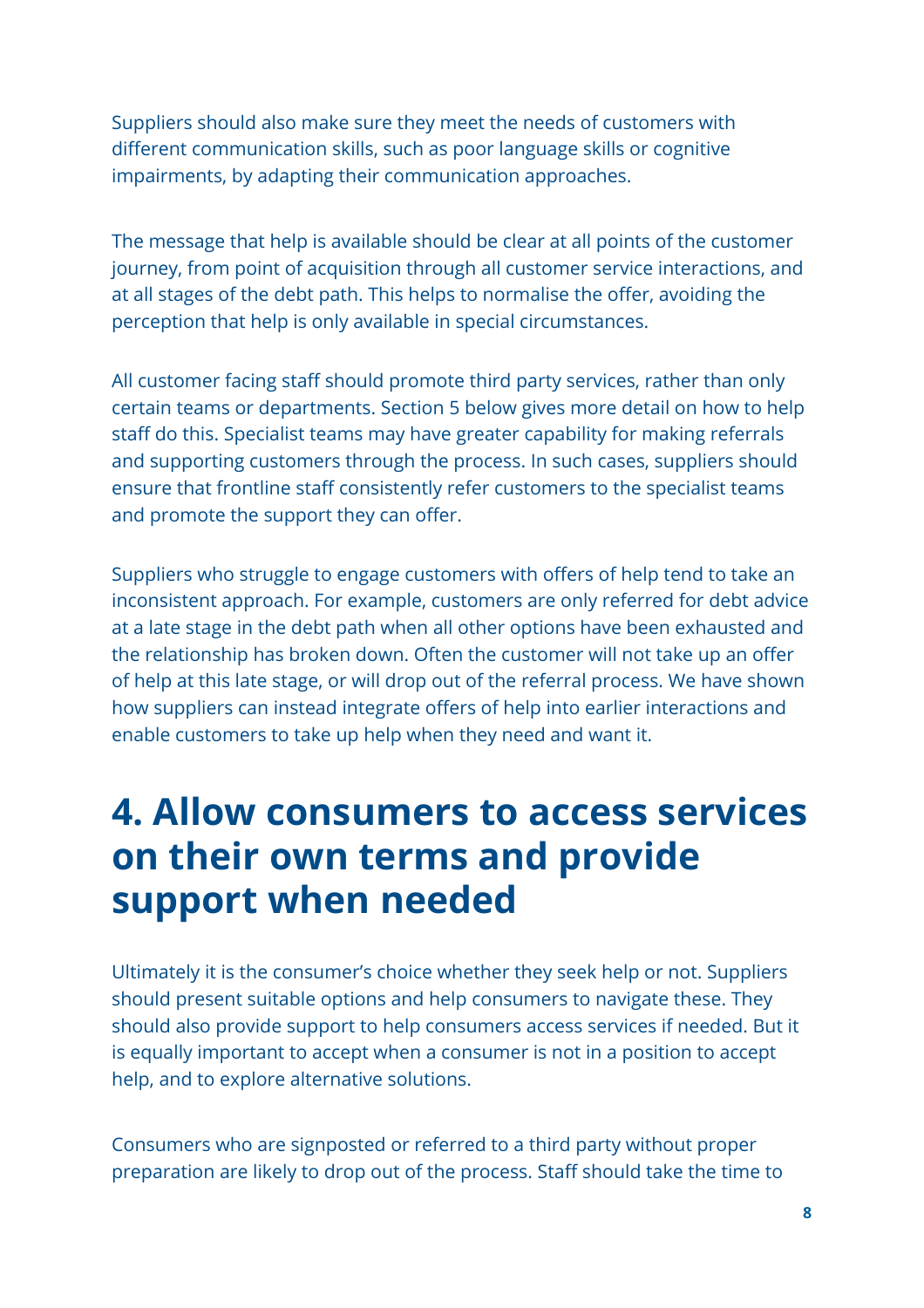explain what help is being offered and what will be expected from the consumer in terms of time and commitment.

Staff should also support the consumer through the process of a referral if needed. For example, if a consumer is particularly distressed or anxious, they could offer to call them back to see how the referral went. It can be helpful for suppliers to have some capacity for doing casework, so that agents are able to provide tailored support to customers on an individual basis.



One local authority supplier asks all of its frontline agents to take personal responsibility for each customer they speak to. Agents will support customers to access the help and support they need on an individual basis, and customers are encouraged to call back if they need any further assistance.

The Extra Help Unit reports that for many of their clients it takes a lot of courage to contact their energy supplier. Once they get to a further point of referral, they have often exhausted their emotional energy and are not in a good place to take up additional help and support. To accommodate this, suppliers can offer to call back customers at a later date to discuss options. They might also transfer the customer through to a referral partner to arrange a convenient time to be called back.

However, some consumers may simply not be in a position to accept help and should not be penalised if this is the case. Suppliers will need to explore alternative (perhaps temporary) solutions such as putting the customer's account on hold.

## <span id="page-9-0"></span>**5. Empower customer facing staff to** make good referrals

Staff need to be confident and capable of talking to customers about third parties that can help and support them.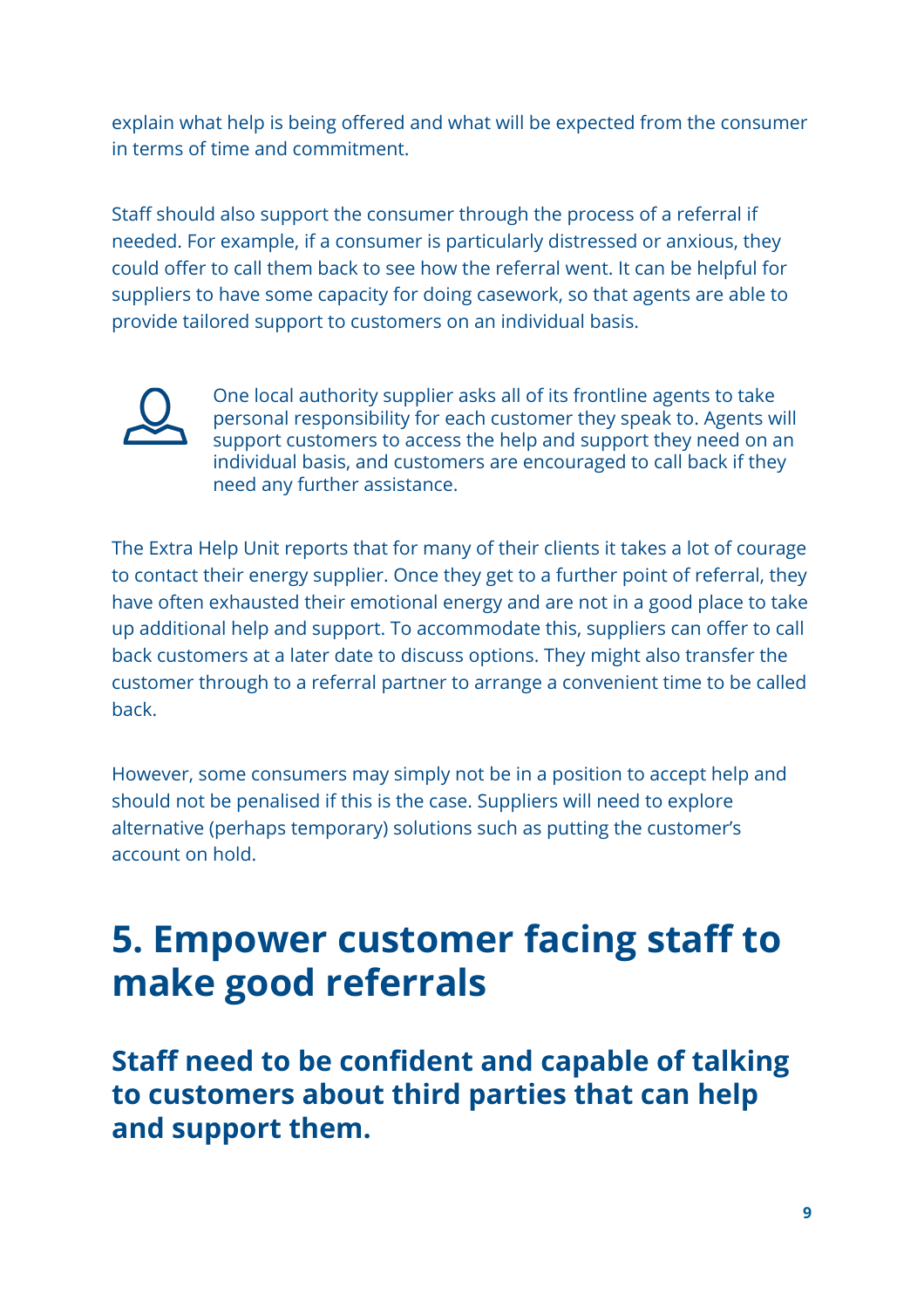This includes:

- understanding how these organisations can help
- knowing how to communicate this effectively to the customer
- caring about doing the right thing for the customer

Many suppliers undertake training with referral partners and other third parties. This helps raise staff awareness and understanding of different vulnerabilities and how third parties can help. Training can also cover conversation techniques such as TEXAS, IDEA and CARERS, which assist staff in dealing with conversations about vulnerability.<sup>10</sup> Suppliers report that this sort of training increases staff empathy as well as giving them the skills they need to make good referrals.

The Extra Help Unit, along with other stakeholders, has highlighted the importance of frontline agents being able to work with customers who have mental health problems. Often these customers are overlooked as 'difficult' or 'angry' and are not given the support they need. Suppliers should ensure staff receive training that develops a combination of knowledge, skills and strategies to work with these consumers.<sup>11</sup> They should also consider training to help staff build personal resilience and feel more confident at dealing with emotionally challenging situations. 12

### Suppliers should keep staff informed and engaged on an ongoing basis.

Successful approaches include:

- staff awareness campaigns
- online training modules
- individual coaching



One large supplier has a comprehensive strategy for making sure staff use the support available for customers. They told us the key is "getting staff passionate about it". They have taken a range of approaches, many of which could be adapted by suppliers with different resources. They run regular staff awareness campaigns, briefings and information sessions. As well as providing information

<sup>10</sup> Financial Conduct Authority, [Practitioner's](https://www.fca.org.uk/publication/occasional-papers/occasional-paper-8-practitioners-pack.pdf) Pack, February 2015.

<sup>&</sup>lt;sup>11</sup> Money Advice Trust, Lending, debt [collection](http://www.moneyadvicetrust.org/SiteCollectionDocuments/Research%20and%20reports/12%20steps%20(Nov%202015).pdf) and mental health, November 2015.

 $12$  Resilience training can be delivered by the Samaritans and other mental health charities.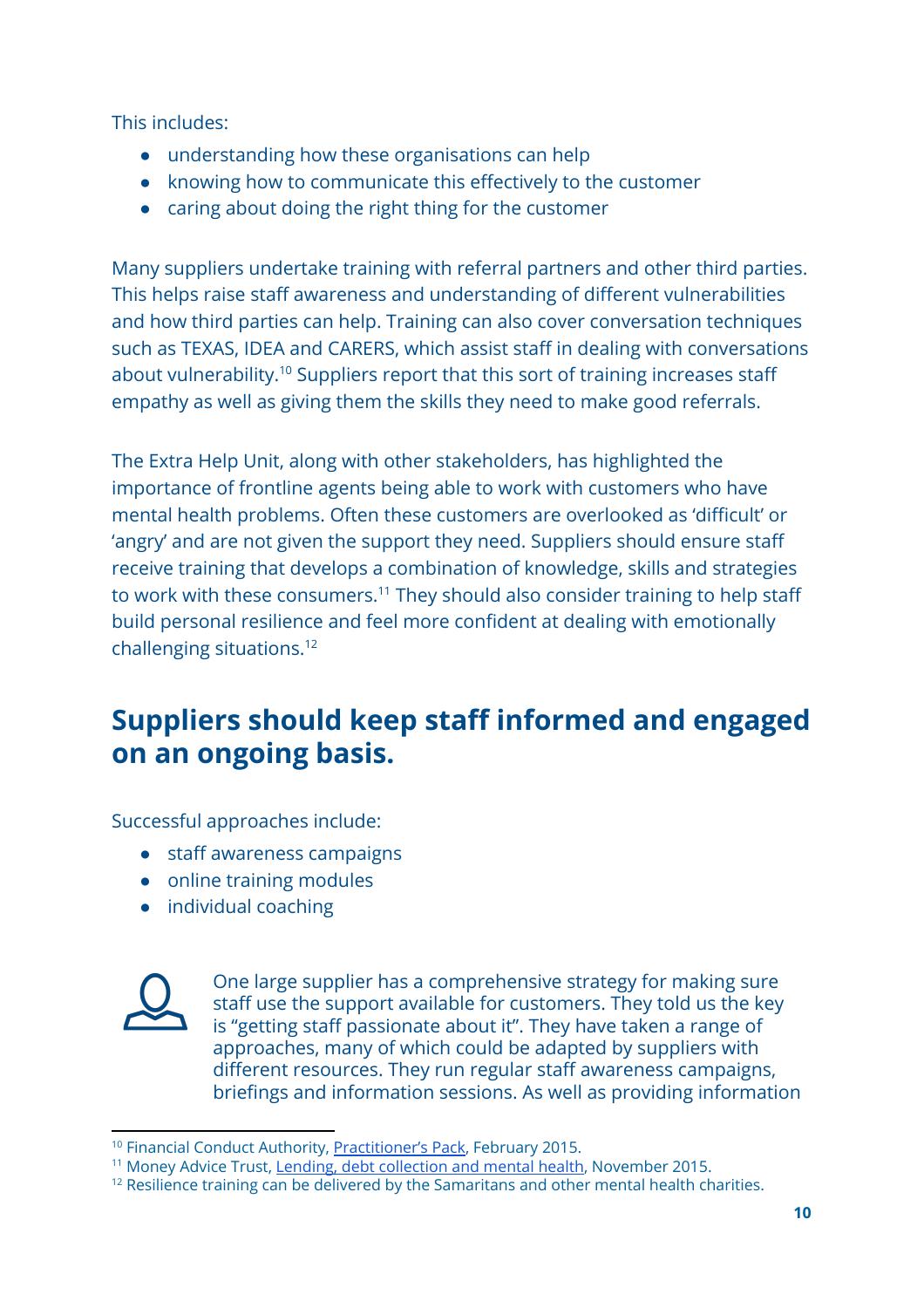on their intranet, they say it is also important to give it to staff physically via vulnerability cards.

They also place an emphasis on peer learning and recognition as this helps "bring it to life". For example, they encourage staff to share success stories and celebrate the good outcomes that they achieve for customers. Agents might also share case studies with customers in order to demonstrate the potential benefits to them of taking up advice from a third party.

Quality assurance can play an important role in ensuring that staff are signposting or referring customers to the right source of help. For some suppliers, how well agents recognise and respond to signs of vulnerability is a fundamental part of their performance management. Most commonly, this is monitored through call listening and learnings are fed back through individual coaching.

One interviewee noted the importance of not taking a tick-box approach to signposting. They score agents' calls on whether they achieve the right outcome for the consumer:

"If an agent set a [debt repayment] arrangement where we actually think, based on the information that we've received from that customer, the right outcome would have been to have signposted and sent them for free advice, and given them a 30-day breathing space, that would fail a call… It could be that, actually, we did get the right outcome but the signposting wasn't particularly great, so that would be put down as a learning."

#### Suppliers should give staff the tools they need to make good referrals.

Suppliers should allow agents time to have the right conversations with consumers. One supplier we spoke to does not time calls at all, while others have flexible KPIs so that agents can take longer than normal if needed.

It can also be helpful to provide visual prompts and reminders of the different organisations that agents can signpost or refer customers to. This can range from 'vulnerability cards' attached to computer screens to pop up dialogues integrated into the CRM system.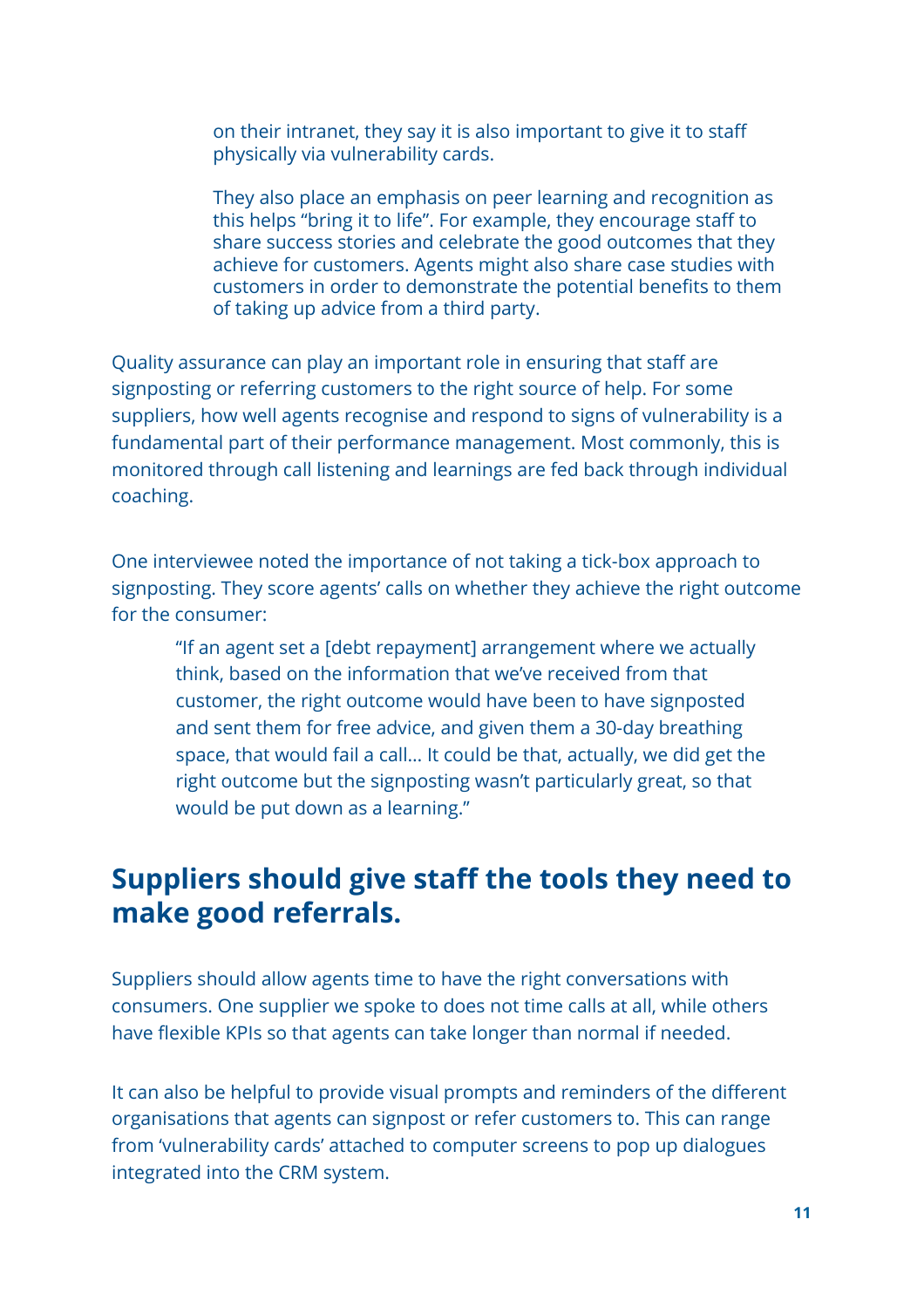Several small suppliers give their staff autonomy to use the internet to find the right source of help for consumers. This can be useful when local assistance is needed, such as food banks and social services.

## <span id="page-12-0"></span>6. Build relationships with referral partners and learn from each other

Suppliers need to think and act proactively in order to meet the needs of vulnerable consumers. Constructive relationships with third parties are an essential part of this. And constructive relationships with referral partners, in particular, help to keep signposting and referrals effective.

Several suppliers we spoke to had undertaken site visits and call listening with referral partners, arranged adviser secondments (in both directions) and carried out extensive consultation with partners on policy and operational changes.

One supplier we spoke to emphasised the importance of regular bilateral communication around operational and policy issues. They also facilitate relationships between referral partners, recognising the need to work together effectively:

"we've had them all in a room to thrash out what the best way of doing things should be. That's been really good."

More broadly, working constructively with third parties helps suppliers to understand their customers better and to develop more accessible, inclusive customer service offerings.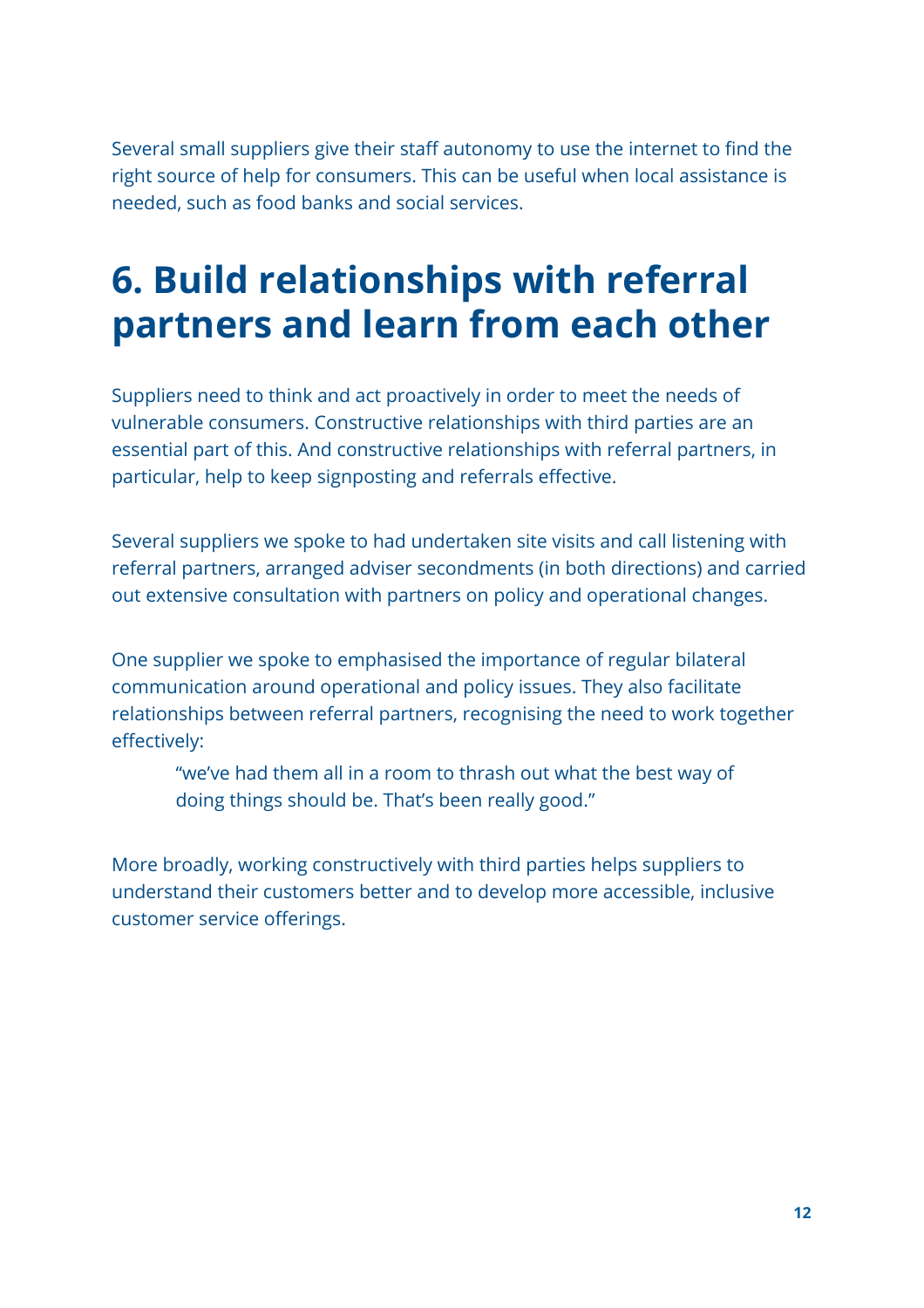## <span id="page-13-0"></span>Conclusion

Energy suppliers can take a range of approaches to help and support vulnerable consumers. But some consumers need help or support with a matter that their supplier can't deal with. Suppliers therefore need to have effective signposting and referral routes to third parties.

We recommended suppliers to work constructively with a range of referral partners. We also discussed the need to support consumers up to the point of referral, and sometimes beyond, in order to help them access services. But equally, suppliers should not penalise consumers who are not in a position to accept help.

In order to engage customers with offers of help, suppliers should promote third party services consistently throughout the customer journey. Customer facing staff need the skills and confidence to talk to customers about third parties, and the tools to help them make good referrals. Ongoing training and engagement are key to this.

In speaking to energy suppliers about their experiences, we identified a number of challenges in getting signposting and referrals right. This paper has focused on the ways that suppliers have overcome these challenges and what Citizens Advice considers to be good practice. We have not evaluated the quality of advice or support provided by third parties.

Citizens Advice will continue to work with energy suppliers to implement our recommendations, monitor progress, and to identify and share further good practice.